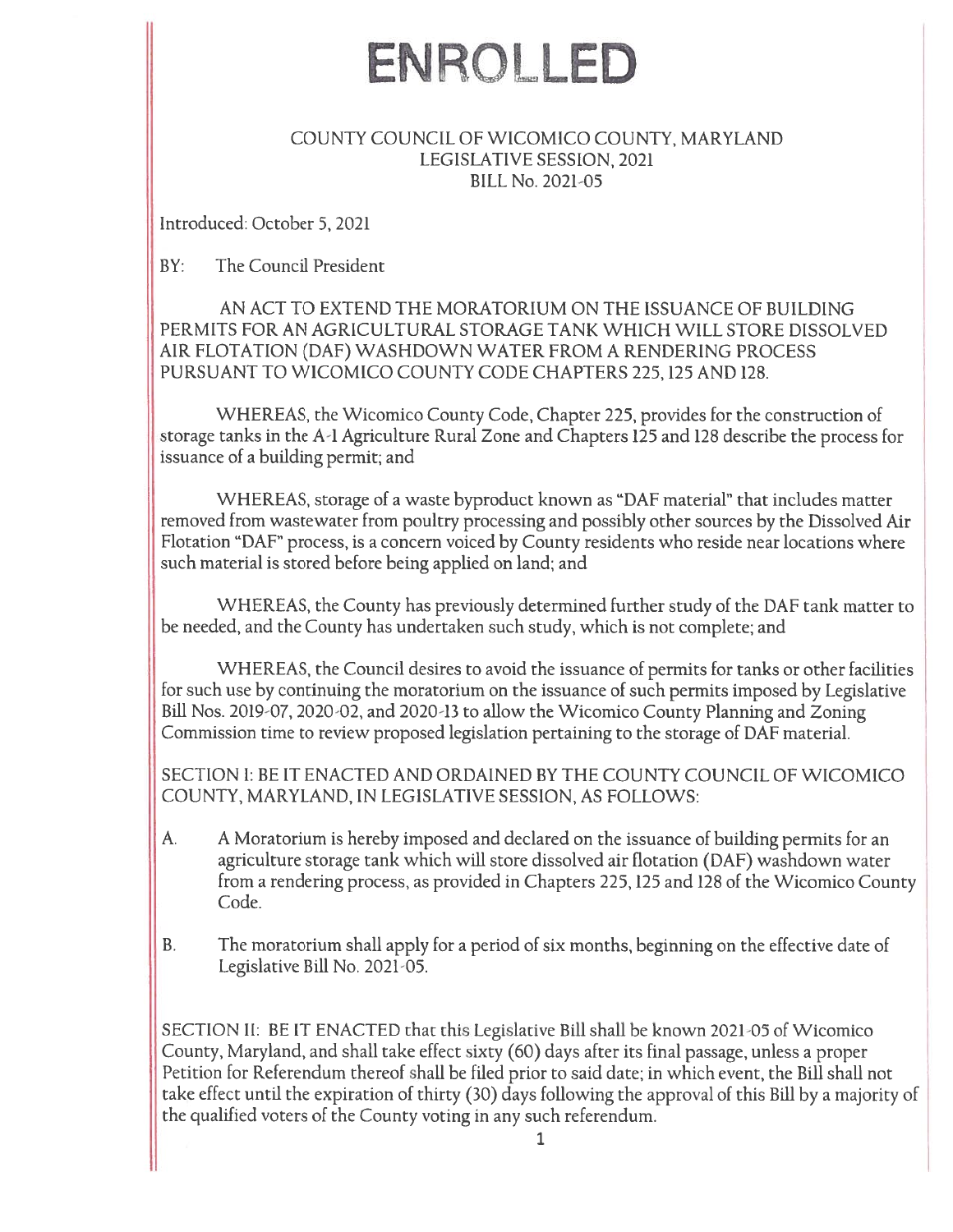## COUNTY COUNCIL OF

#### WICOMICO COUNTY, MARYLAND

2021 Legislative Session Legislative Day No. 21

#### LEGISLATIVE BILL NO. 2021-05

INTRODUCED BY: President of the Council at the reques<sup>t</sup> of the Acting County Executive

Bill No. 2021-05: An Act to Extend the Moratorium on the Issuance of Building Permits for an Agricultural Storage Tank which will store Dissolved Air Flotation (DAF) Washdown Water from <sup>a</sup> Rendering Process Pursuant to Wicomico County Code Chapters 225, 125 and 128. COUNTY COUNCIL<br>
PVICOMICO COUNTY, MARYLAND<br> **EXERCISSIATIVE BILL NO. 2021-05**<br> **EXERCISSIATIVE BILL NO. 2021-05**<br> **EXERCISSIATIVE BILL NO. 2021-05**<br> **EXERCISSIATIVE EXECUTIVE COUNTY EXECUTIVE COUNTY EXECUTIVE COUNTY CONTI** COUNTY COUNCIL<br>
WECOMICO COUNTY, MARYLAND<br>
MTROOUCED BY: President of the Council at the request of the Acting County Executive<br>
EMIX A021-05: An Act to Extend the Nontrolnin on the Intanacco of Building Premist for an Ag

Introduced and read first time on October 5, 2021. Ordered posted and public hearing scheduled for November 2,  $2021$  at 6:00 p.m.

PUBLIC HEARING: Having been posted and notice of time and place of hearing and title of Bill having been published according to the Charter, the Bill was read for a second time at a public hearing held on November 2, 2021.

Lulut Anna Laura Hurley, Council Administrator

CERTIFICATION: The undersigned hereby certifies that this Bill was Approved and Adopted by the County Council of Wicomico County, Maryland, on <u>the 2<sup>na</sup> day of November, 2021.</u><sub>I</sub>

Laura Hurley, Council Administrator

aua Hulup

Laura Hurley, Council Administrator

Date:

BY THE ACTING COUNTY EXECUTIVE:<br>Date:  $\sqrt{\frac{1}{8}}$ 

 $\sqrt{21} \text{ days } 5411$ 

Acting County Executive

BY THE COUNCIL:

Option One: This Bill, having been approved by the Acting County Executive and returned to the Council, becomes law on November 4, 2021 and effective on:  $S_{\alpha\alpha\alpha\alpha\beta}$  3, 2021 (60 days §311)

Option Two: This Bill, having received neither the approval nor the disapproval of the Acting County Executive with 21 days of its presentation, stands enacted on \_\_\_\_\_\_\_\_\_\_\_\_\_\_\_\_\_\_\_\_\_\_\_\_\_\_\_\_\_and becomes effective on (60 days §311)

becomes effective on\_\_\_\_\_\_\_\_\_\_\_\_\_\_\_\_\_\_\_\_\_\_. (Charter Section 305)

ENROLLMENT: Legislative Bill No. 2021-05 is herewith submitted to the County Council of Wicomico County for enrollment as being the text as finally passed.

Jauna Hunder

Laura Hurley, Council Administrator

Laura Hurley, Council Administrator